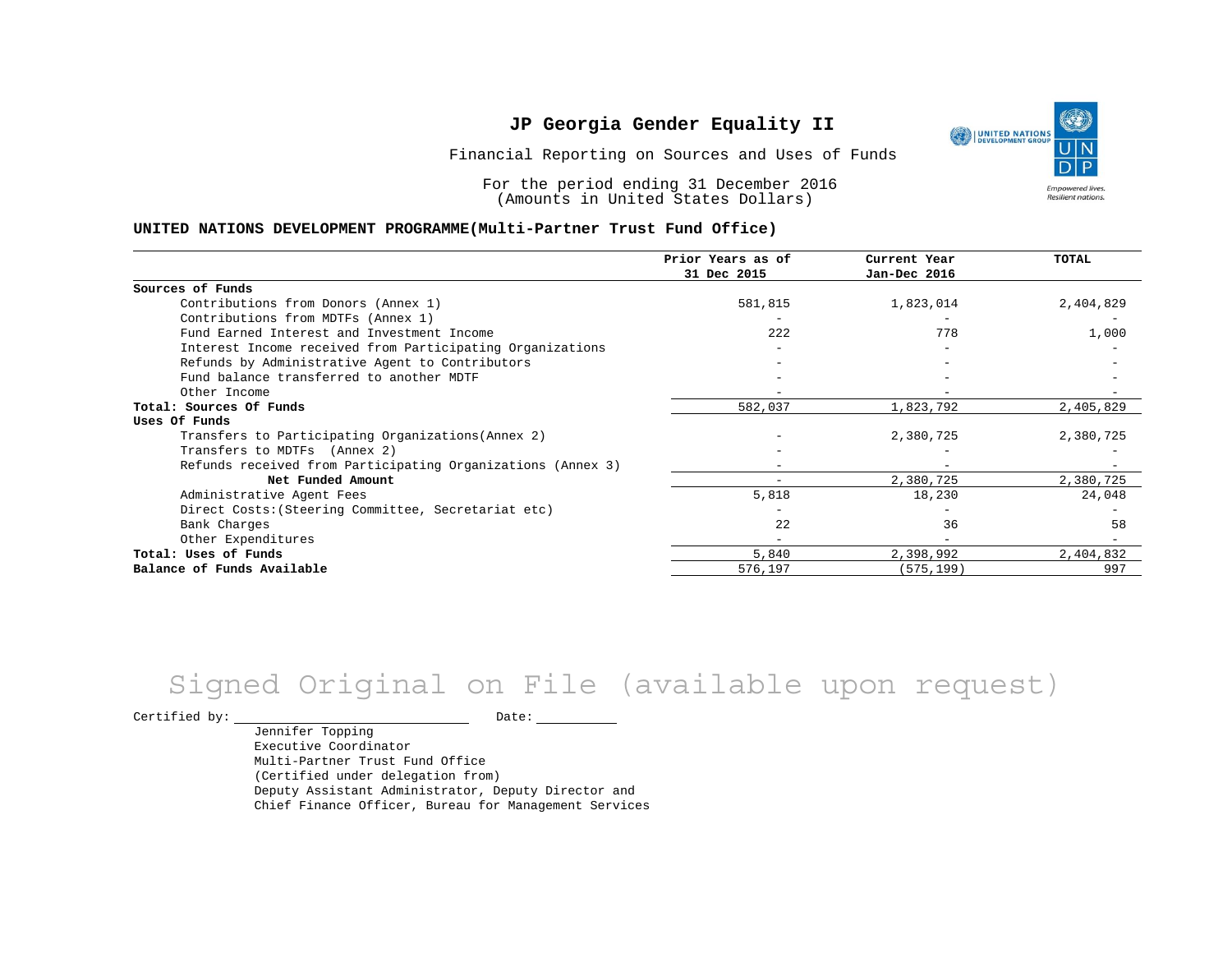

Financial Reporting on Sources and Uses of Funds

For the period ending 31 December 2016 (Amounts in United States Dollars)

#### **UNITED NATIONS DEVELOPMENT PROGRAMME(Multi-Partner Trust Fund Office)**

**Annex - 1: Contributions**

|                                | Prior Years as of | Current Year | TOTAL     |
|--------------------------------|-------------------|--------------|-----------|
|                                | 31 Dec 2015       | Jan-Dec 2016 |           |
| From Contributors              |                   |              |           |
| SWEDISH INT'L DEVELOPMENT COOP | 581,815           | 1,823,014    | 2,404,829 |
| Total: Contributions           | 581,815           | 1,823,014    | 2,404,829 |

## Signed Original on File (available upon request)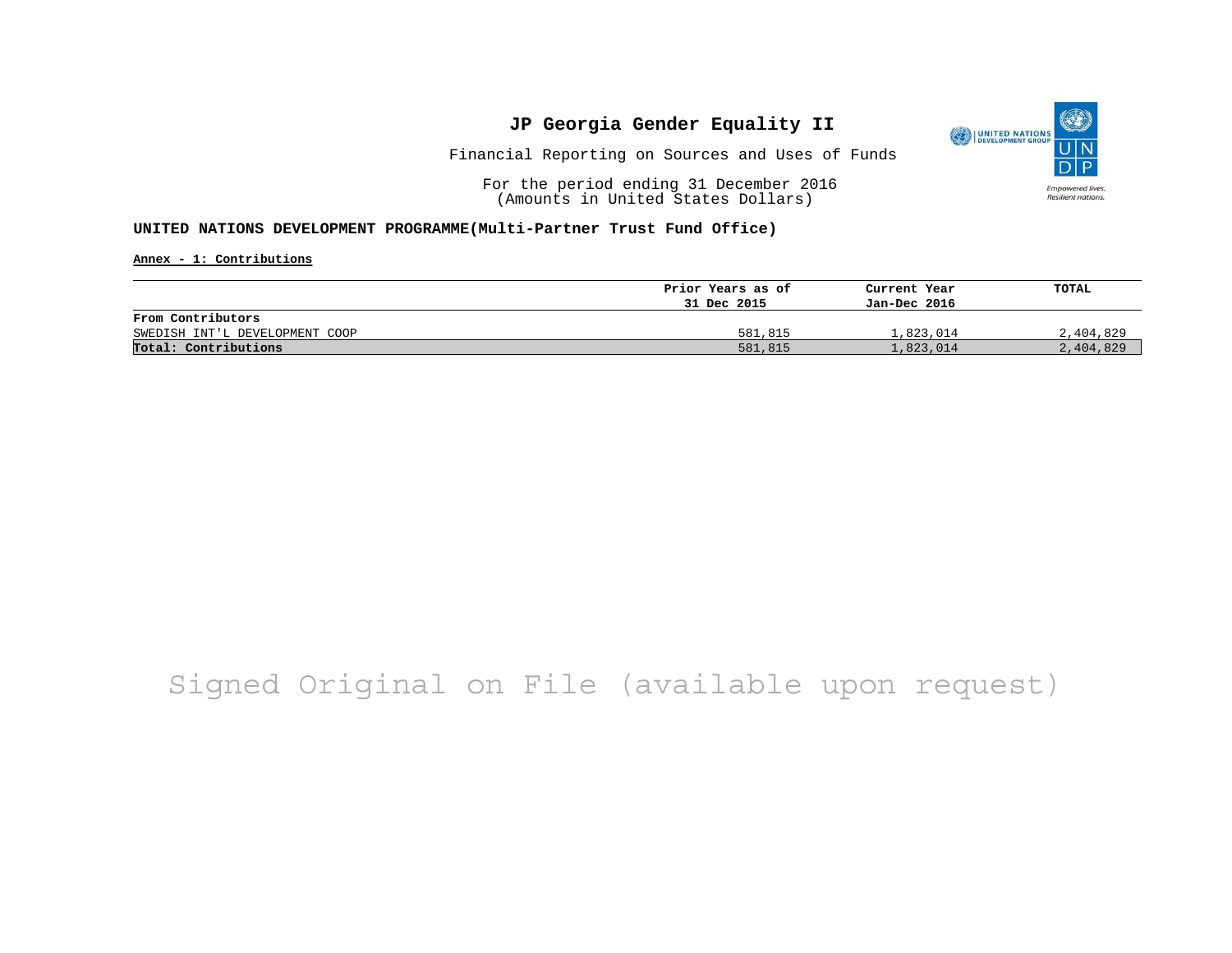

Financial Reporting on Sources and Uses of Funds

For the period ending 31 December 2016 (Amounts in United States Dollars)

#### **UNITED NATIONS DEVELOPMENT PROGRAMME(Multi-Partner Trust Fund Office)**

**Annex - 2: Transfers**

|                                | Prior Years as of | Current Year | TOTAL     |
|--------------------------------|-------------------|--------------|-----------|
|                                | 31 Dec 2015       | Jan-Dec 2016 |           |
| To Participating Organizations |                   |              |           |
| UNDP                           | -                 | 880,868      | 880,868   |
| UNFPA                          | -                 | 714,217      | 714,217   |
| UNWOMEN                        | -                 | 785,640      | 785,640   |
|                                |                   |              |           |
| Total Transfers                |                   | 2,380,725    | 2,380,725 |

## Signed Original on File (available upon request)